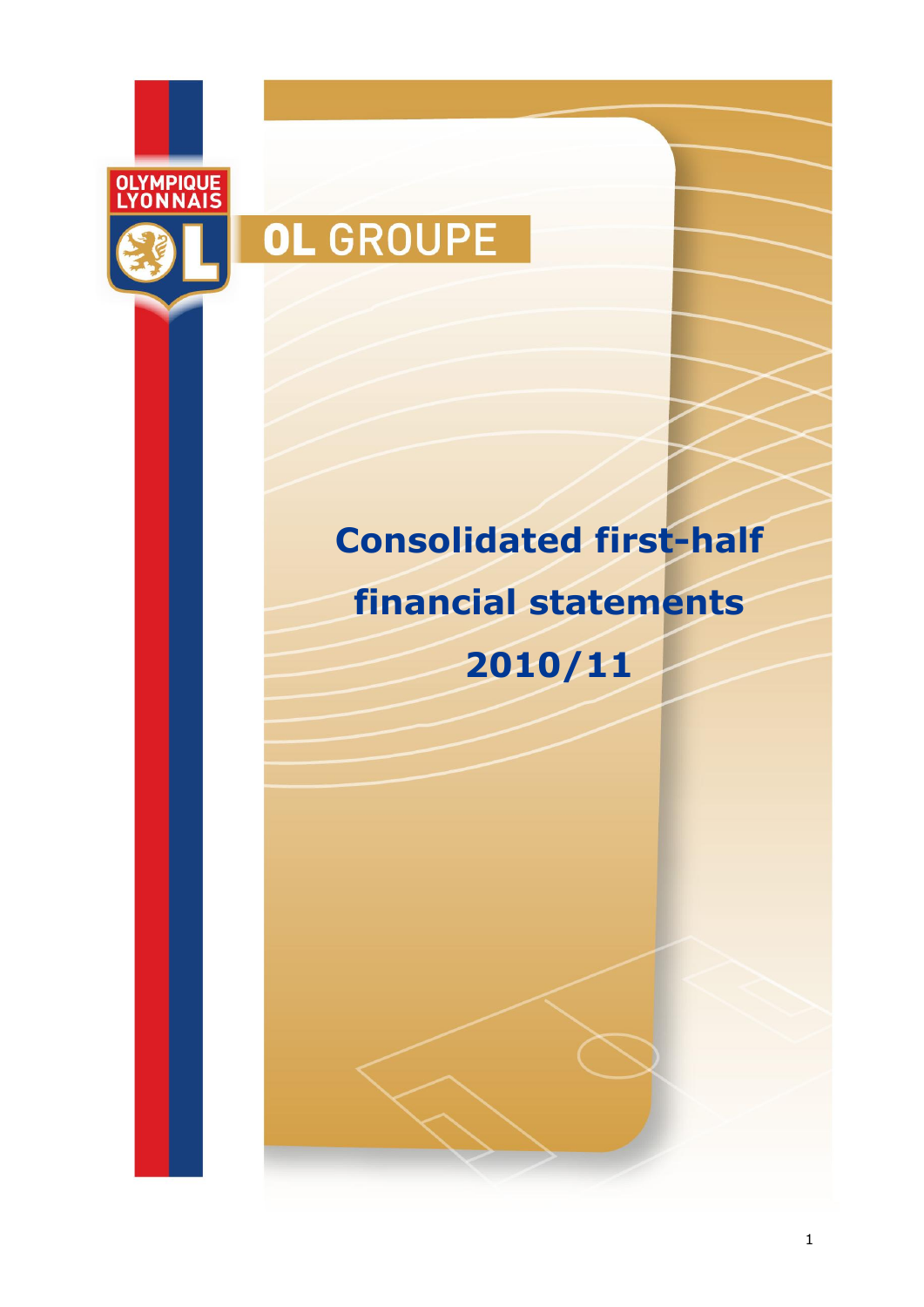### **Consolidated first-half financial statements 2010/11**

### **Contents**

#### **1 - Income statement**

**2 - Balance sheet**

**3 - Cash flow statement**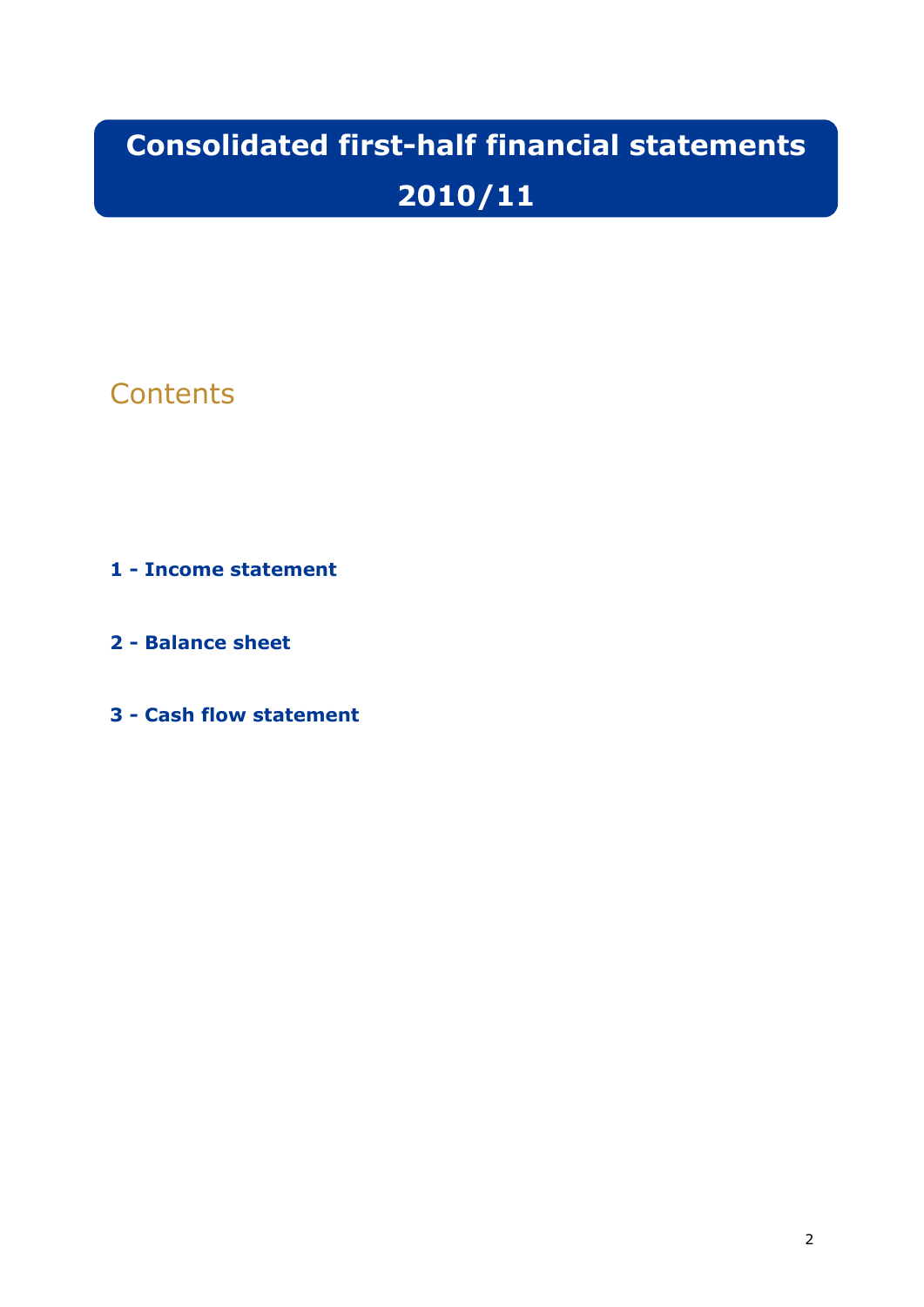#### **1 Consolidated first-half financial statements - Income statement**

| (in $\epsilon$ 000)                                        | $1st$ half<br>2010/11 | $%$ of<br>rev. | $1st$ half<br>2009/10 | $%$ of<br>rev. |
|------------------------------------------------------------|-----------------------|----------------|-----------------------|----------------|
| <b>Revenue from businesses</b>                             | 85,232                | 100%           | 89,858                | 100%           |
| Revenue from businesses (excl. player trading)             | 79,896                | 94%            | 75,379                | 84%            |
| Purchases used during the period                           | $-8,810$              | 10%            | $-8,534$              | 9%             |
| External costs                                             | $-8,148$              | 10%            | $-8,091$              | 9%             |
| Taxes other than income taxes                              | $-1,994$              | 2%             | $-1,516$              | 2%             |
| Personnel costs                                            | $-49,645$             | 58%            | $-47,317$             | 53%            |
| EBITDA (excl. player trading)                              | 11,298                | 13%            | 9,920                 | 11%            |
| Net depreciation, amortisation and provisions              | $-375$                | 0%             | $-1,165$              | $-1\%$         |
| Other ordinary income and expenses                         | $-1,321$              | $-2%$          | -4,745                | -5%            |
| Profit/loss from ordinary activities, excl. player trading | 9,603                 | 11%            | 4,010                 | 4%             |
| Proceeds from sale of player registrations                 | 5,337                 | 6%             | 14,479                | 16%            |
| Residual value of player registrations                     | $-3,302$              | $-4%$          | $-10,789$             | $-12%$         |
| Gross profit (EBITDA) on player trading                    | 2,034                 | 2%             | 3,691                 | 4%             |
| Net amortisation and provisions                            | $-21,662$             | $-25%$         | $-20,452$             | $-23%$         |
| Profit/loss from ordinary activities, player trading       | $-19,628$             | $-23%$         | $-16,762$             | $-19%$         |
| <b>Total EBITDA</b>                                        | 13,332                | 16%            | 13,611                | 15%            |

| <b>Total profit/loss from ordinary activities</b>            | $-10,026$ | $-12%$ | $-12,752$ | $-14%$ |
|--------------------------------------------------------------|-----------|--------|-----------|--------|
| Other non-recurring operating income and expense             |           |        |           |        |
| <b>Operating profit/loss</b>                                 | $-10,026$ | $-12%$ | $-12,752$ | $-14%$ |
| Net financial income/expense                                 | $-331$    | 0%     | $-383$    | $0\%$  |
| Pre-tax profit/loss                                          | $-10,357$ | $-12%$ | $-13,135$ | $-15%$ |
| Tax expense                                                  | 3,535     | $-4%$  | 4,478     | -5%    |
| Share in net profit of associates                            | 13        | 0%     | 4         | 0%     |
| Net profit/loss for the period                               | $-6,808$  | $-8%$  | $-8,654$  | $-10%$ |
| Net profit/loss attributable to equity holders of the parent | $-6,721$  | $-8%$  | -8,716    | $-10%$ |
| Net profit/loss attributable to non-controlling interests    | $-87$     |        | 63        |        |

| <b>Earnings per share</b>                                                  | $-0.52$               | $-0.68$               |
|----------------------------------------------------------------------------|-----------------------|-----------------------|
|                                                                            |                       |                       |
| <b>Diluted earnings per share</b>                                          | $-0.52$               | $-0.68$               |
|                                                                            |                       |                       |
| STATEMENT OF RECOGNISED PROFIT (in € 000)                                  | $1st$ half<br>2010/11 | $1st$ half<br>2009/10 |
| Impact of deferred taxes on restatements                                   | 0                     | 0                     |
| Profit/loss recognised directly in equity                                  | 0                     | 0                     |
| Total recognised profit/loss                                               | $-6,808$              | -8,654                |
| Recognised profit/loss attributable to equity holders<br>of the parent     | -6,721                | $-8,716$              |
| Total recognised profit/loss attributable to non-<br>controlling interests | -87                   | 63                    |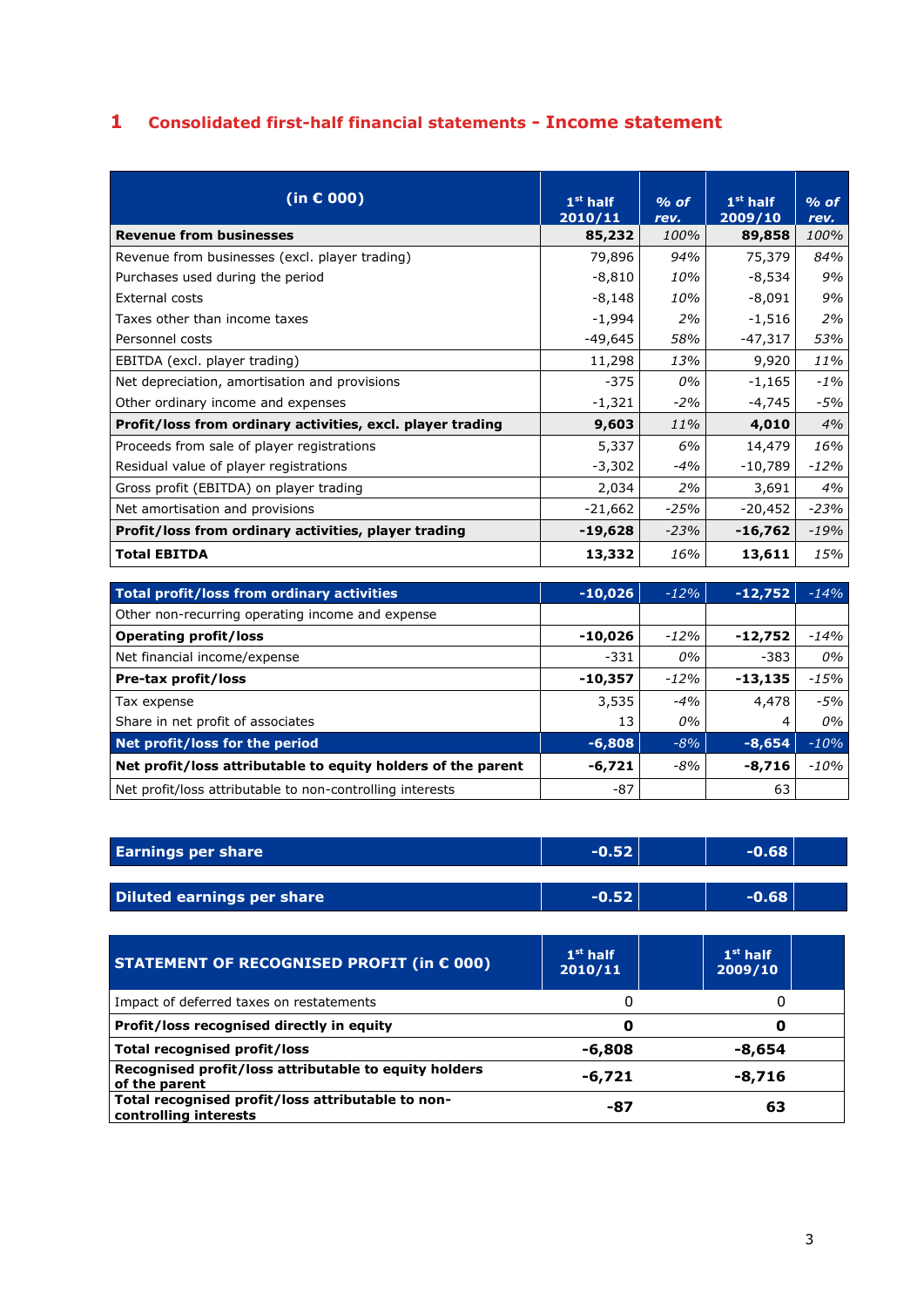#### **2 Consolidated first-half financial statements - Balance sheet**

#### **Assets**

| <b>Net amounts</b><br>(in $\epsilon$ 000)                           | 31/12/10 | 30/06/10 |
|---------------------------------------------------------------------|----------|----------|
|                                                                     |          |          |
| <b>Intangible assets</b>                                            |          |          |
| Goodwill                                                            | 2,221    | 2,221    |
| Player registrations                                                | 119,432  | 119,845  |
| Other intangible assets                                             | 714      | 754      |
| Property, plant and equipment                                       | 24,055   | 19,903   |
| <b>Other financial assets</b>                                       | 674      | 5,436    |
| Receivables on sale of player registrations (portion ><br>1 year)   | 2,852    | 12,548   |
| <b>Investments in associates</b>                                    | 495      | 481      |
| <b>Deferred taxes</b>                                               | 18,690   | 16,265   |
| <b>Non-current assets</b>                                           | 169,131  | 177,453  |
| <b>Inventories</b>                                                  | 752      | 379      |
| <b>Trade receivables</b>                                            | 28,767   | 12,946   |
| Receivables on sale of player registrations (portion <<br>$1$ year) | 17,872   | 26,896   |
| Player registrations held for sale                                  |          | 1,699    |
| <b>Other current financial assets</b>                               | 10,103   | 4,750    |
| <b>Income tax receivable</b>                                        | 308      | 875      |
| Other current assets, prepayments and accrued<br>income             | 21,134   | 12,493   |
| <b>Cash and cash equivalents</b>                                    |          |          |
| Marketable securities                                               | 44,174   | 45,457   |
| Cash and cash equivalents                                           | 401      | 326      |
| <b>Current assets</b>                                               | 123,512  | 105,822  |
|                                                                     |          |          |
| <b>TOTAL ASSETS</b>                                                 | 292,643  | 283,275  |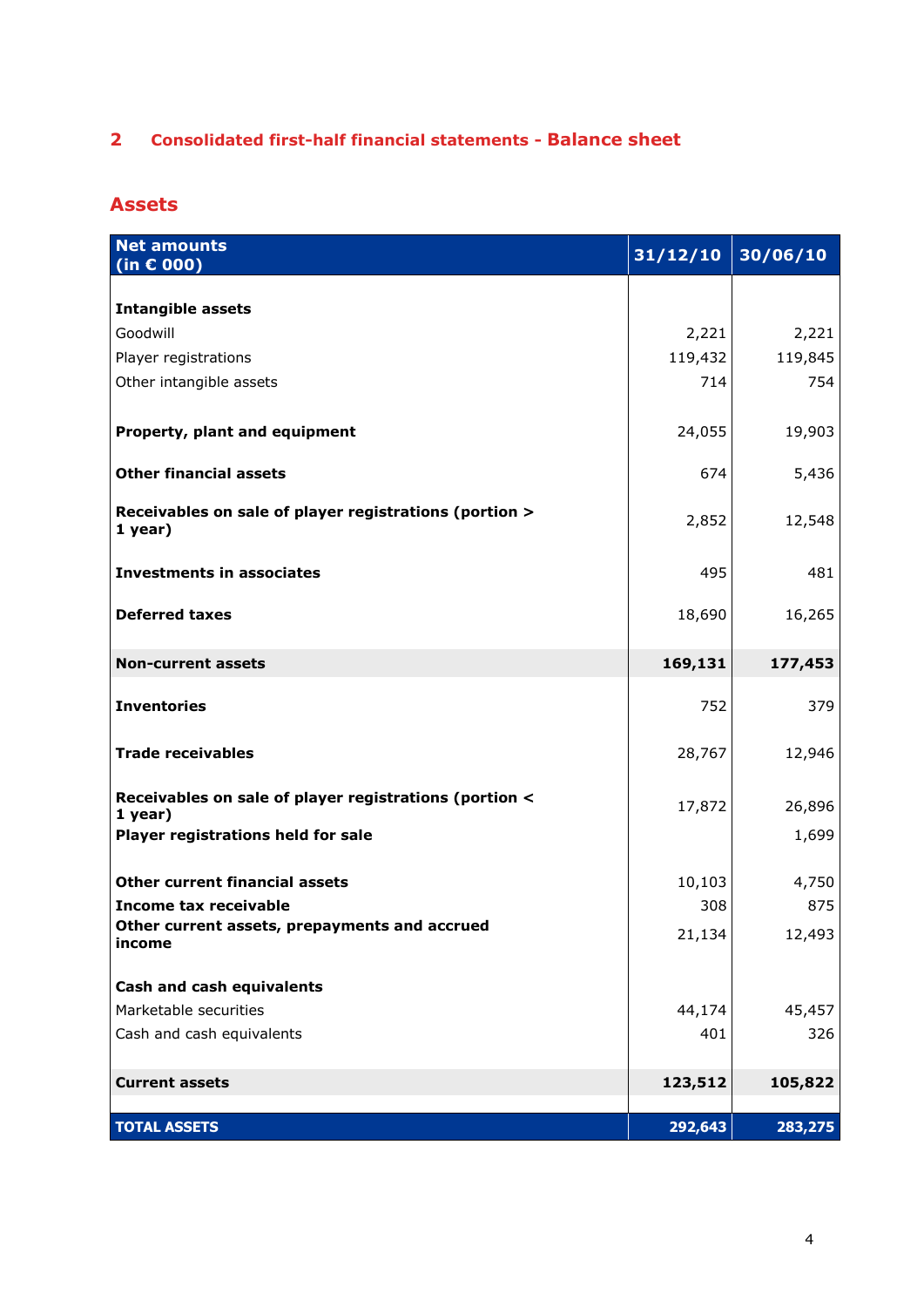#### **Equity & Liabilities**

| <b>Net amounts</b><br>(in $\epsilon$ 000)                                | 31/12/10 | 30/06/10  |
|--------------------------------------------------------------------------|----------|-----------|
|                                                                          |          |           |
| Share capital                                                            | 20,127   | 20,127    |
| Share premiums                                                           | 102,865  | 102,865   |
| Reserves                                                                 | 4,433    | 39,899    |
| Other equity                                                             | 2,054    |           |
| Net profit/loss for the period                                           | $-6,721$ | $-35,352$ |
| Equity attributable to equity holders of the parent                      | 122,757  | 127,538   |
| <b>Non-controlling interests</b>                                         | 2,994    | 3,241     |
| <b>Total equity</b>                                                      | 125,751  | 130,779   |
|                                                                          |          |           |
|                                                                          |          |           |
| <b>OCEANE bonds (portion &gt; 1 year)</b>                                | 20,246   |           |
| Borrowings and current financial liabilities (portion ><br>1 year)       | 7,501    | 25,371    |
| Liabilities on acquisition of player registrations<br>(portion > 1 year) | 9,136    | 15,360    |
| <b>Deferred taxes</b>                                                    | 57       | 23        |
| <b>Provision for pension obligations</b>                                 | 762      | 712       |
| <b>Non-current liabilities</b>                                           | 37,701   | 41,467    |
|                                                                          |          |           |
| Provisions (portion $<$ 1 year)                                          | 206      | 950       |
| Financial liabilities (portion $<$ 1 year)                               |          |           |
| <b>Bank overdrafts</b>                                                   | 1,106    | 9,732     |
| Other borrowings and financial debt                                      | 17,603   | 4,849     |
| Trade accounts payable & related accounts                                | 12,081   | 11,112    |
| Tax and social security liabilities                                      | 35,809   | 31,067    |
| Liabilities on acquisition of player registrations                       | 43,982   | 39,415    |
| (portion < 1 year)                                                       |          |           |
| Income tax payable<br>Other current liabilities, deferred income and     |          | 60        |
| accruals                                                                 | 18,404   | 13,845    |
| <b>Current liabilities</b>                                               | 129,191  | 111,029   |
|                                                                          |          |           |
| <b>TOTAL EQUITY AND LIABILITIES</b>                                      | 292,643  | 283,275   |